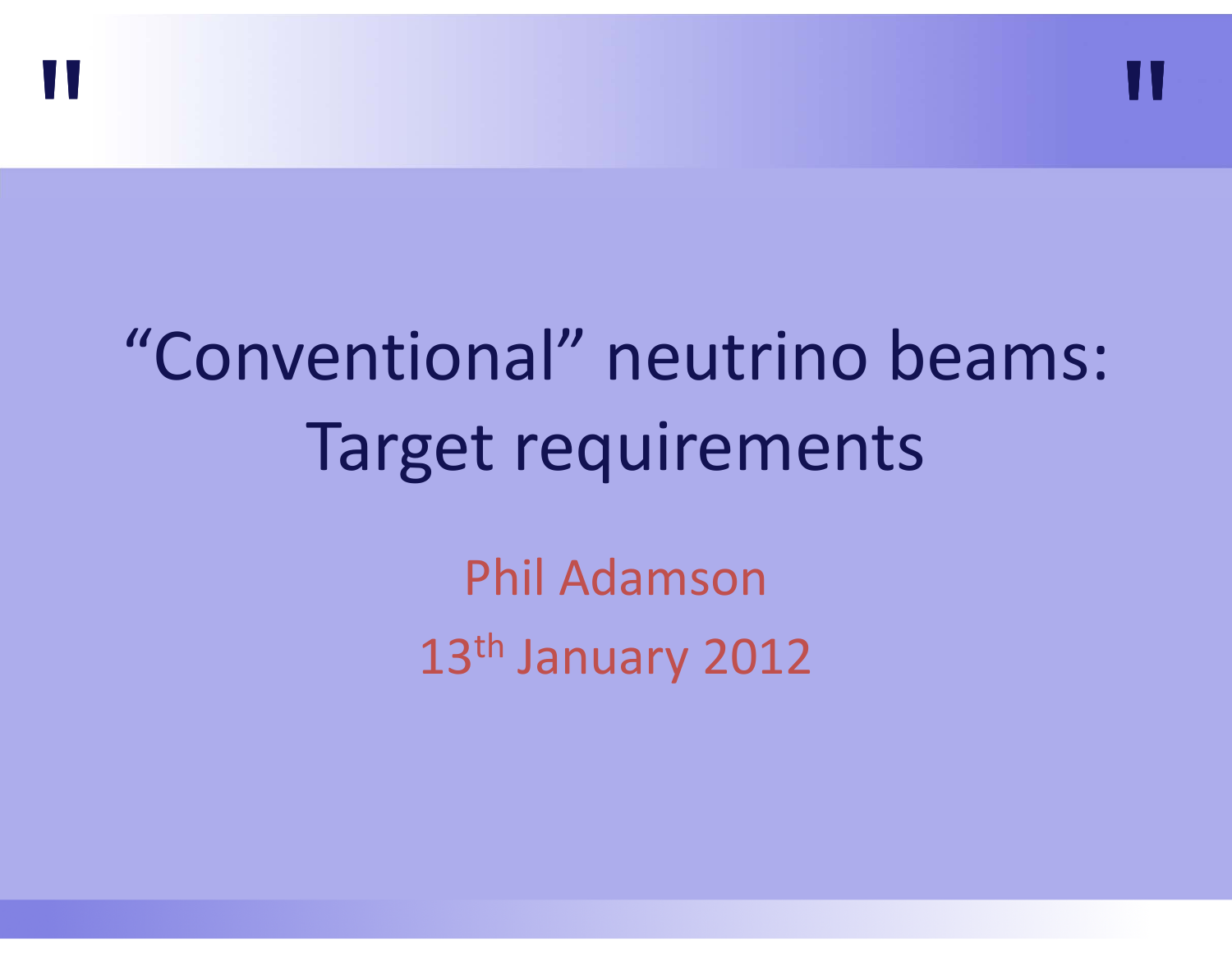### Anatomy of a neutrino beam

- Primary proton beam
	- Beam window
- Target

- Produce π,K
- Focusing elements
	- Horns sign-select pions
- Decay volume
	- $\bullet~~\pi^{\scriptscriptstyle +}$  ->  $\mu^{\scriptscriptstyle +}$  v $\rm _{\mu}$
	- Beam Absorber
		- Absorb hadrons
	- Muons range out in rock
		- Neutrinos left



PASI neutrino requirements ‐ Phil Adamson 2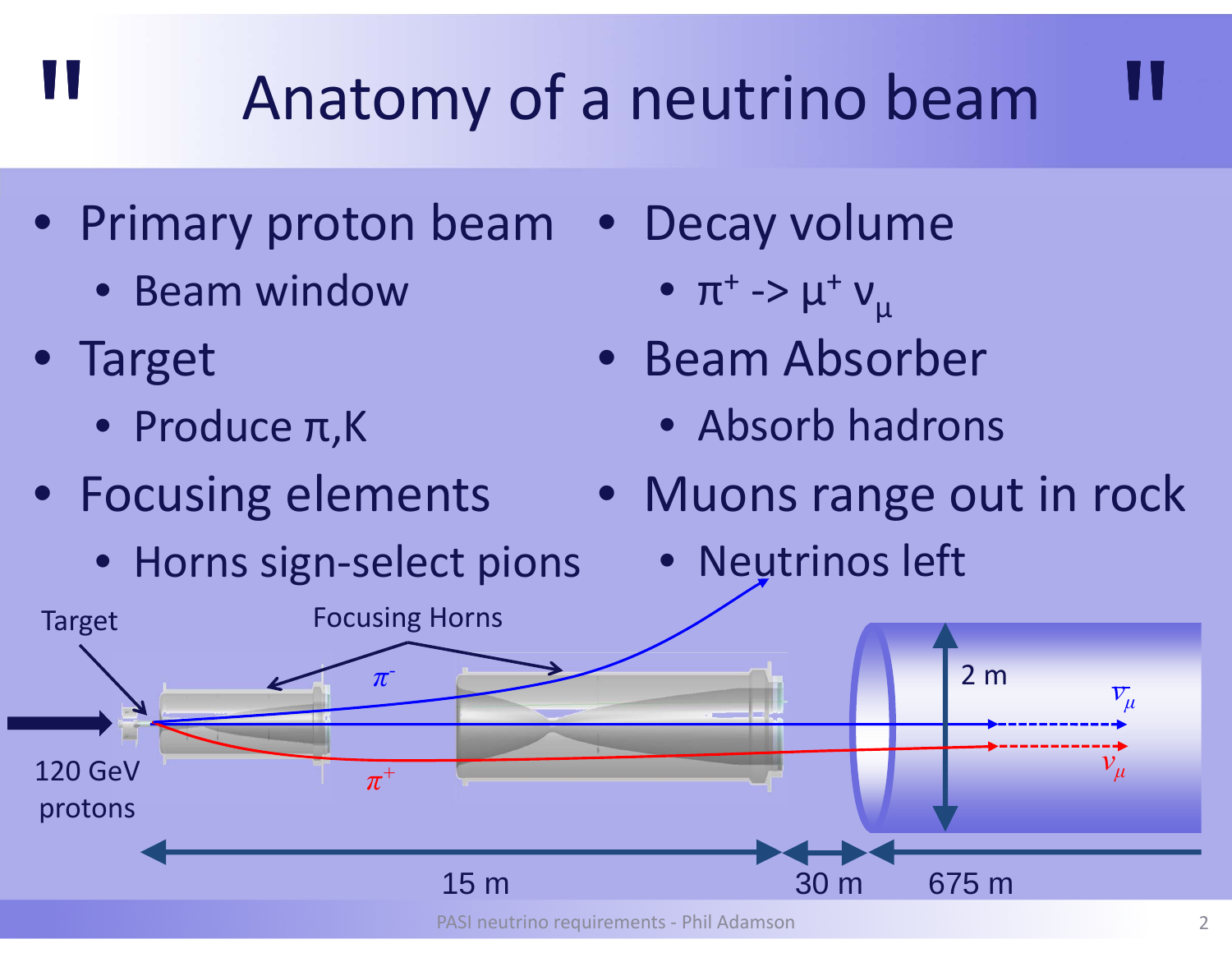#### **Introduction**

- Will discuss the requirements on targets and target halls for high power neutrino beams
	- NOvA at 700kW

- LBNE at 700kW
- LBNE+Project X at 2.2MW
- Low energy beam with Project X?
- Discussion is mostly generic
	- Brand‐name advice also available in the room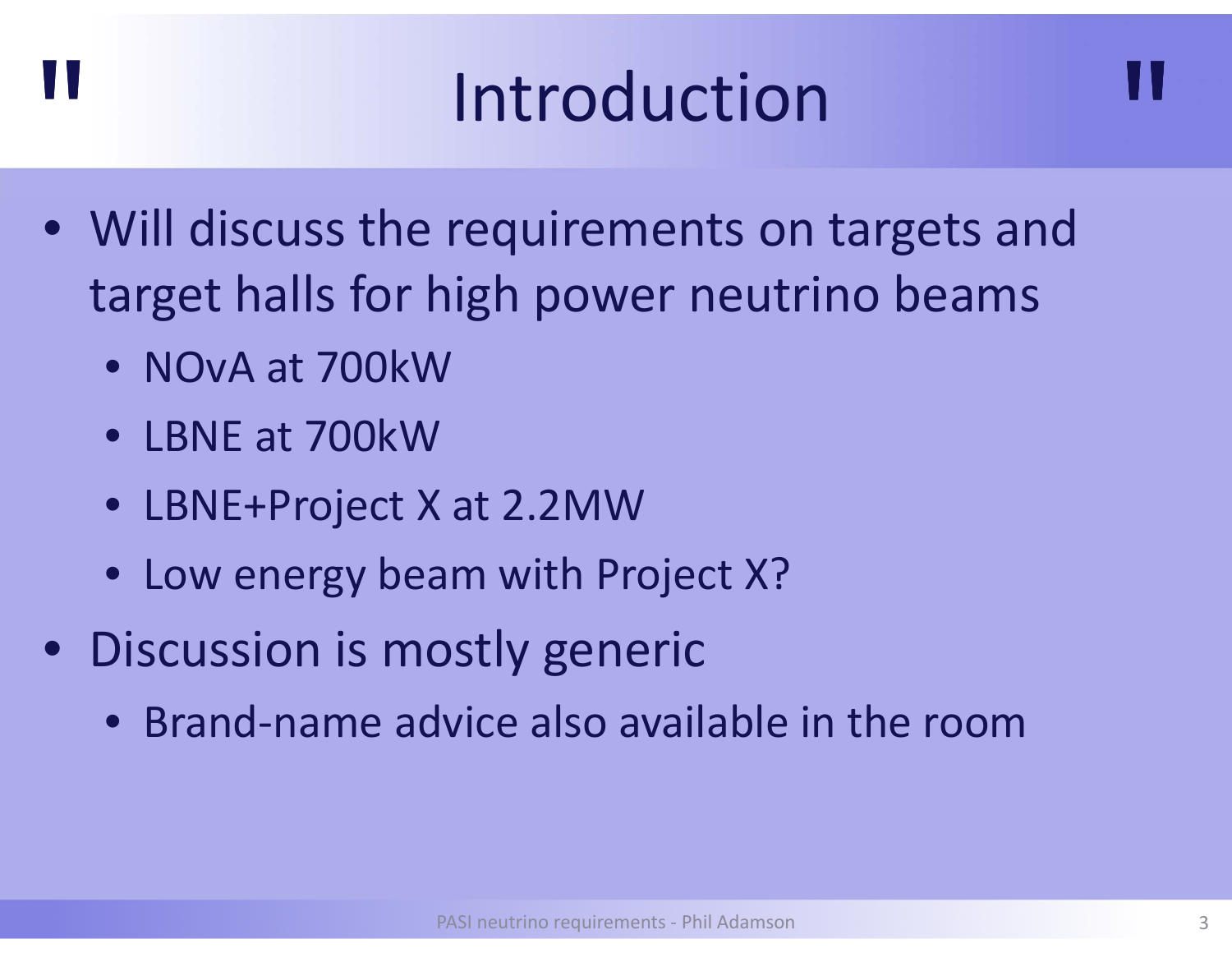#### An example from NuMI

"

**FY10 NuMI protons** 



• Solid consistent running delivered 3.2E20 protons to NuMI in FY10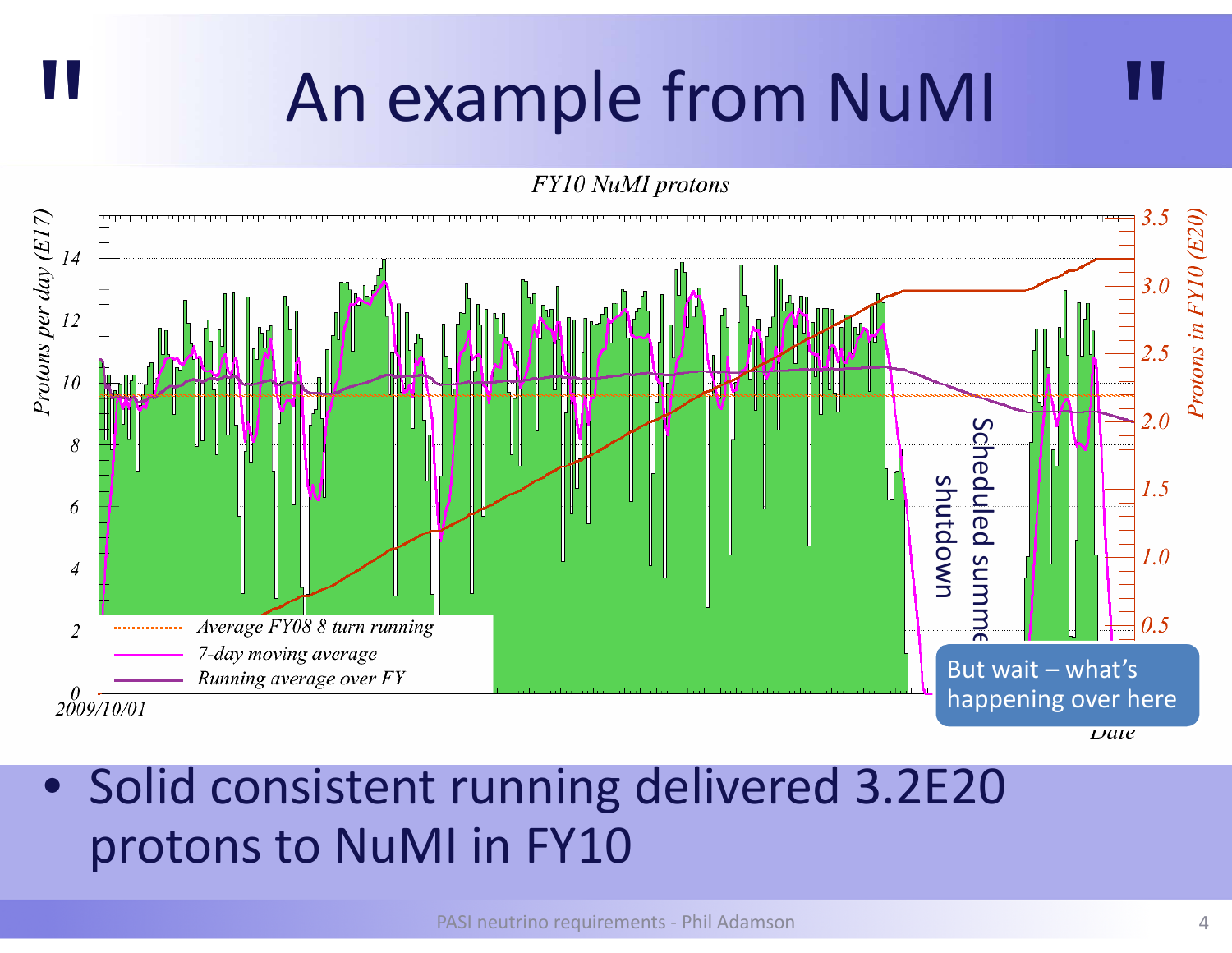#### Annus Horribilis "

**FY11 NuMI protons** 



- $\bullet$  Got 2.2E20 in FY11, thanks to heroic efforts from target folks (and delay to future projects)
- •Without target problems would have been 4E20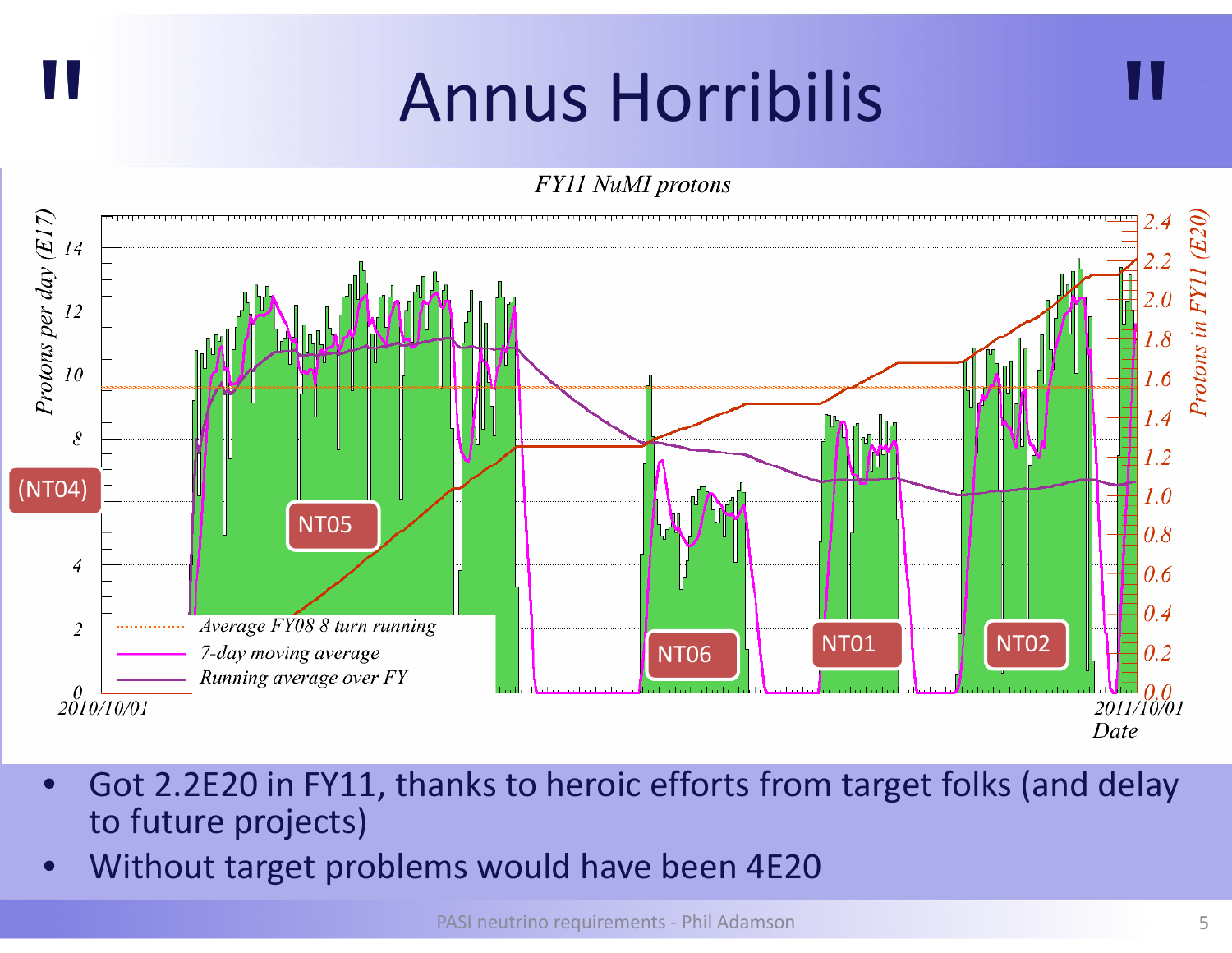#### This was NT06

• Water cooling lines sprang leak after a few days

"

• Limped on for a month until outer can failed

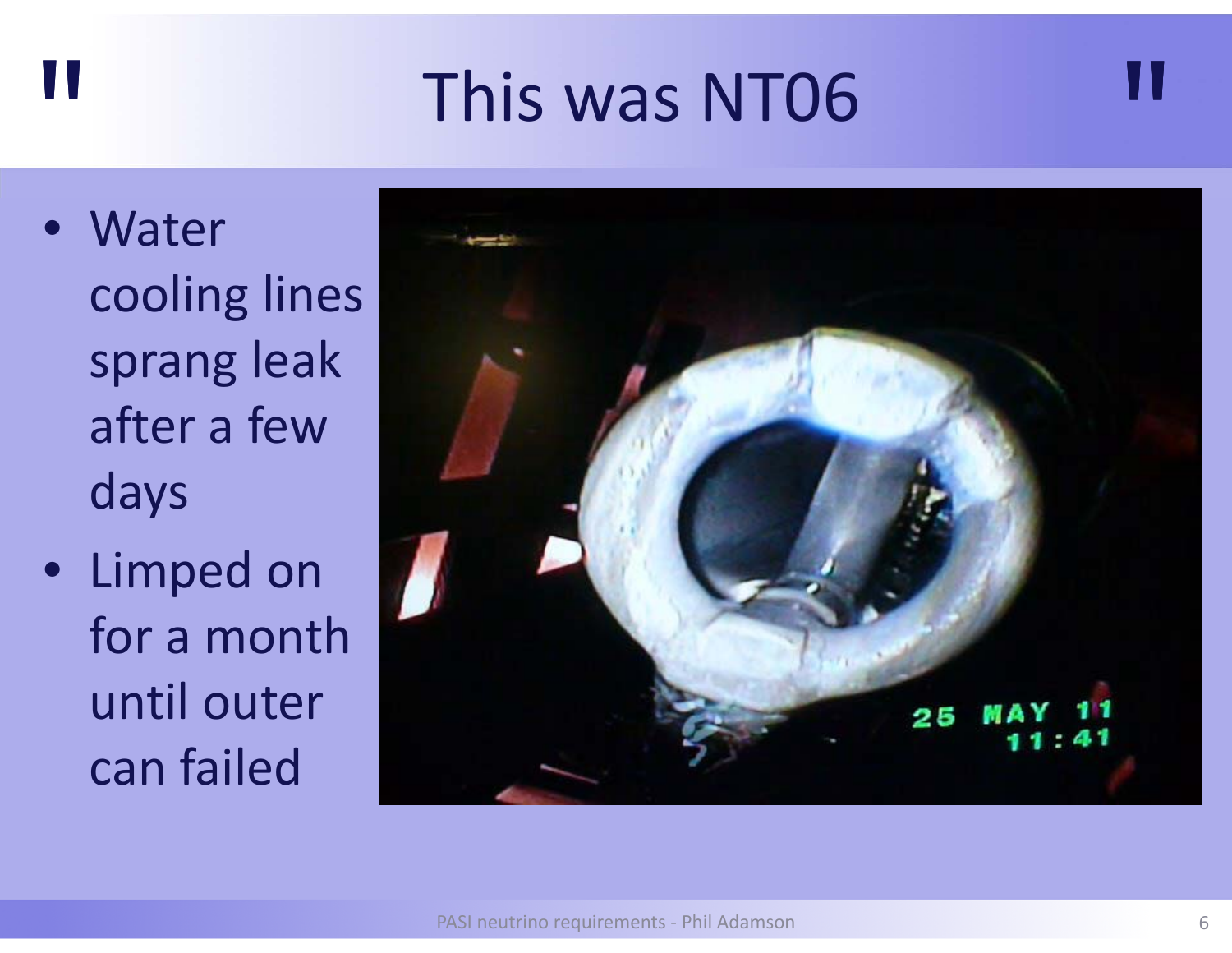# Uptime is important!

- …but uptime is <sup>a</sup> Heisenberg number
	- When you try to define it, it gets hard to measure
- NuMI example: downtime is

- Time removing broken target and installing new target
- Time running at low intensity to try to extend life of dying target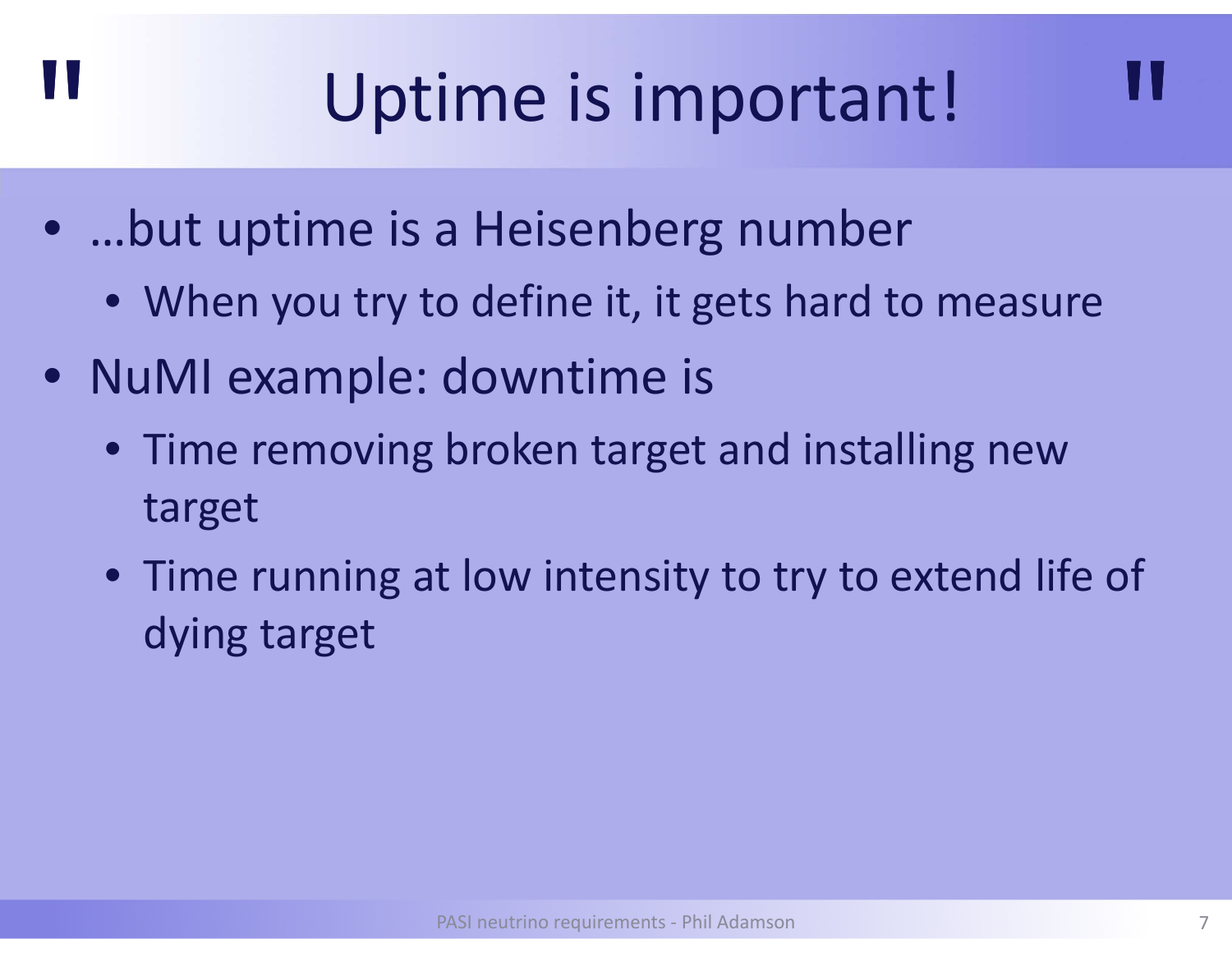# Design Implications

- $\bullet$  Neutrino experiments care about integrated neutrino flux over the years)
- New target design with 10% flux improvement?
	- Great, but if it needs replacing twice <sup>a</sup> year at 2 weeks or so downtime each, you just lost.
	- "Yield per proton vs design conservatism" Tristan this morning
- Probably guaranteed 4 weeks scheduled downtime per year
	- $\bullet$ Target hall maintenance in shutdown is "free"
	- Replace consumable targets etc.

"

• Otherwise, want target hall components to be quick to replace or robust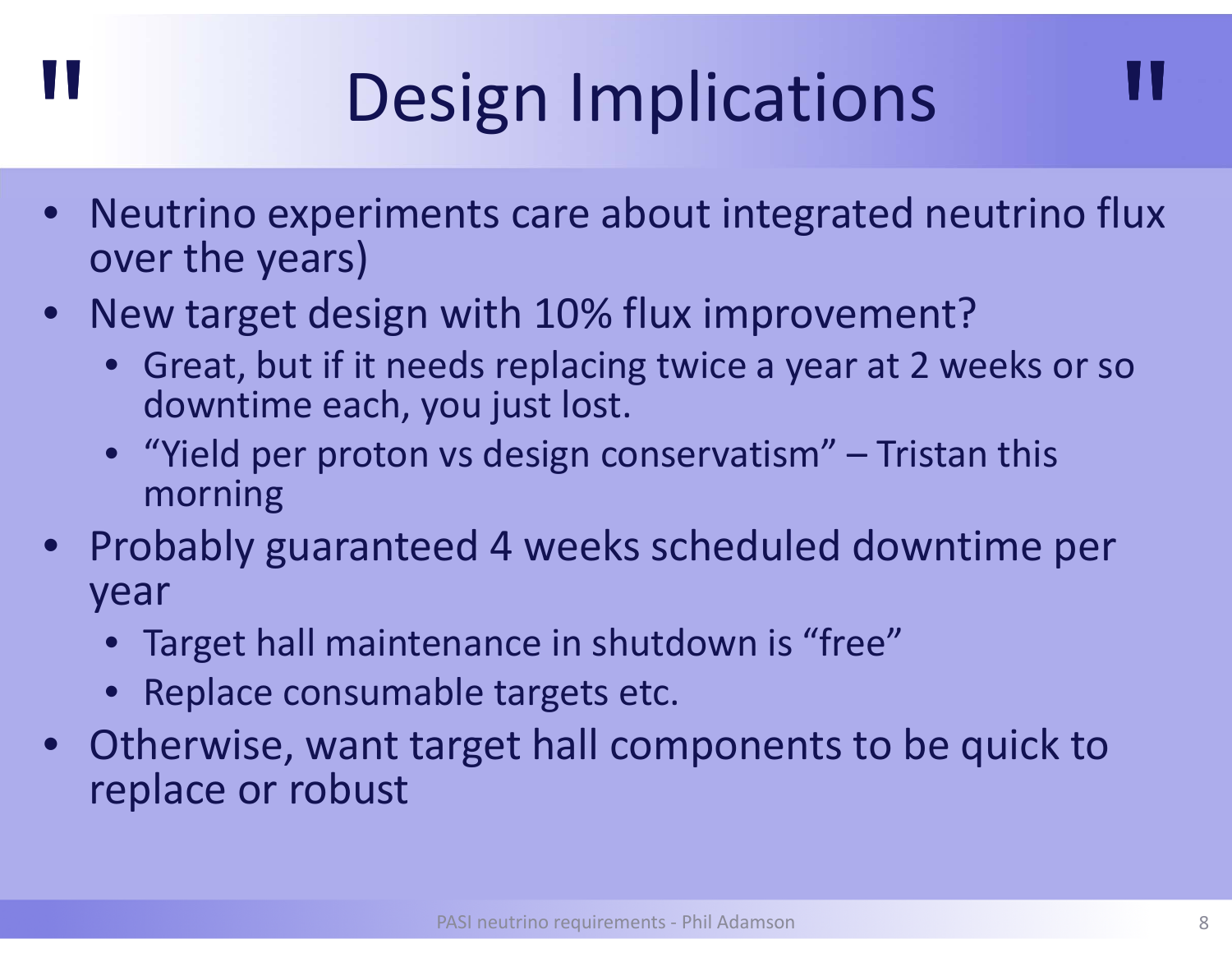# Neutrino Flux

- Pions from target have few hundred MeV transverse momentum
- $\bullet$  $L_V - L_V - L_H$

- Place target far away from horn for high energy
	- Close (inside) for low
- Depth of field etc. makes it a little more complicated
- For LBNE, oscillation maxima at 2.5 and 0.8 GeV
	- Must place target inside horn (cf. NuMI LE)
- Also low energy (cf. BNB)

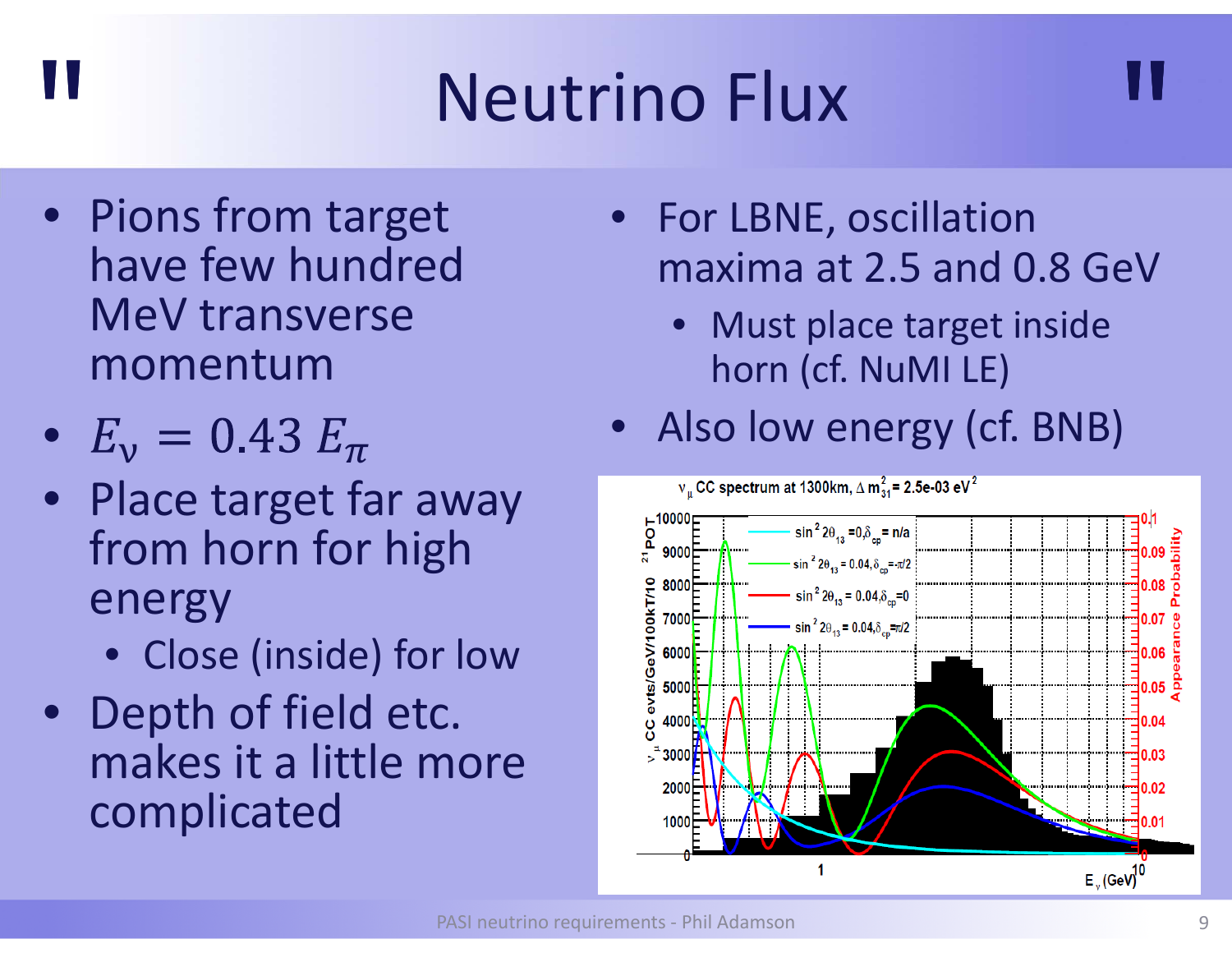#### Off-axis this isn't true: NOvA

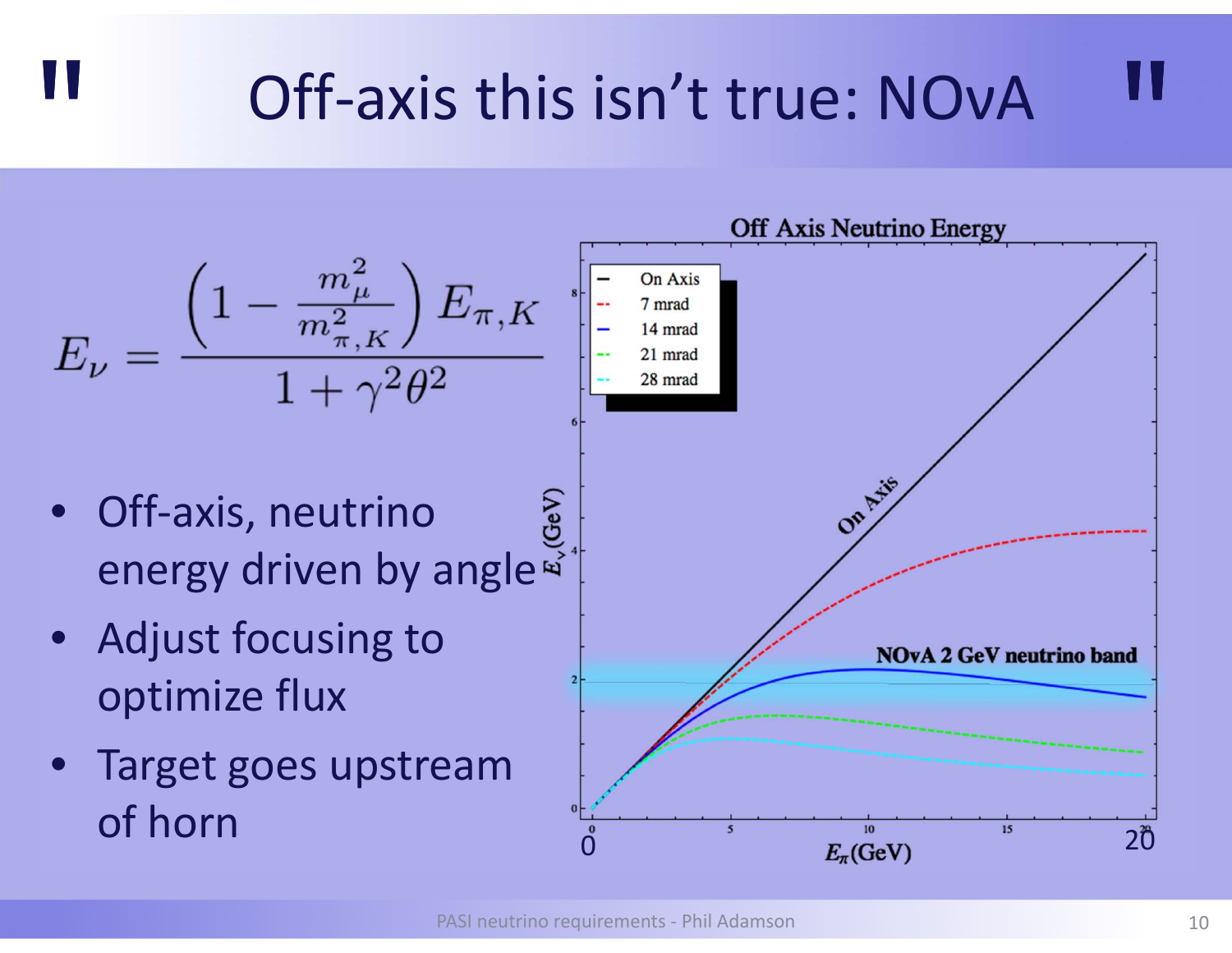# LBNE Flux optimization

- More flux is always good, but in the real world there are tradeoffs
	- Zwaska FOM is <sup>a</sup> useful simple tool, but not intended to be more than that
	- What balance of flux required at 0.8 vs 2.5 GeV
	- High energy tail causes backgrounds for  ${\rm v}_e$  appearance (NC feeddown)
		- LAr detector is better than water
- Answer is different for different measurements
- $\bullet$ • Detailed analysis not done

- Modifications in target width/length don't change the design problems much
	- Hybrid Light‐heavy target is different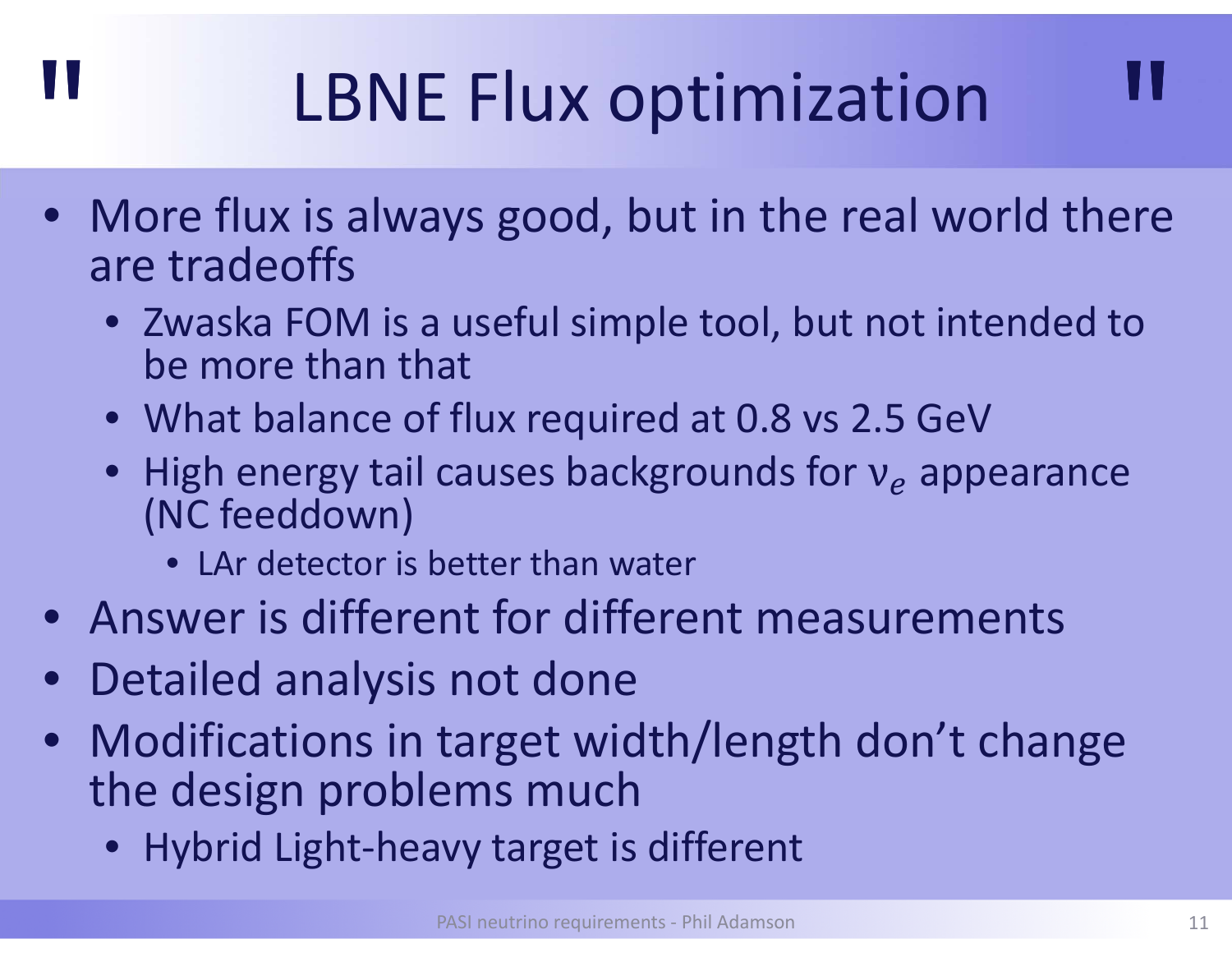# Predicting FD spectra

- Oscillation experiments have near detector to measure beam
	- But you can't put <sup>a</sup> near detector far enough away to make the beam look like <sup>a</sup> point source rather than <sup>a</sup> line source Far over near ratio for an ND at 500m

 $\bullet$  Depend onmodelling beam for F/N pred

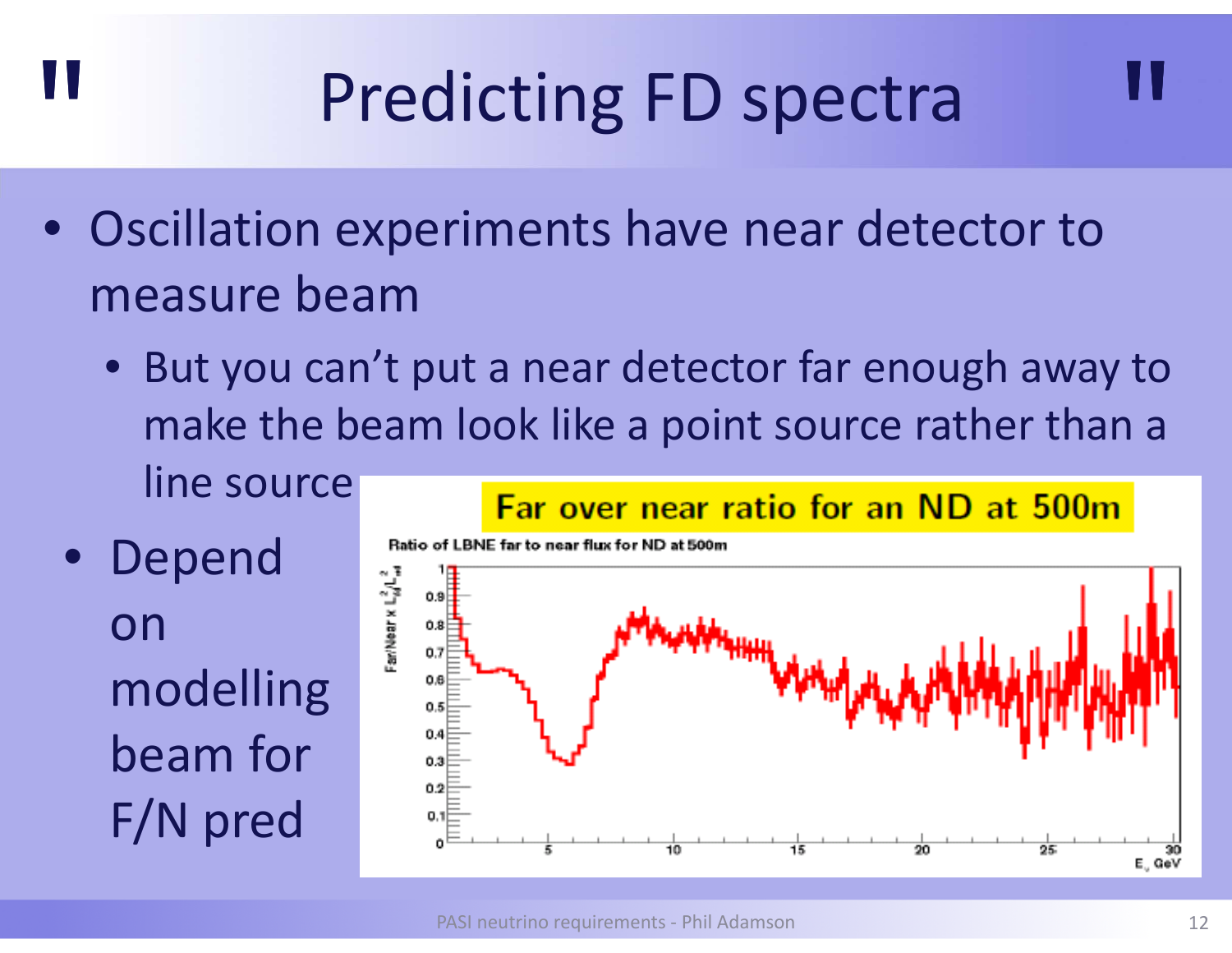# Predicting FD spectra

• MINOS weights Fluka using ND data at different target positions & horn currents

"

• T2K uses measured meson yields from NA61

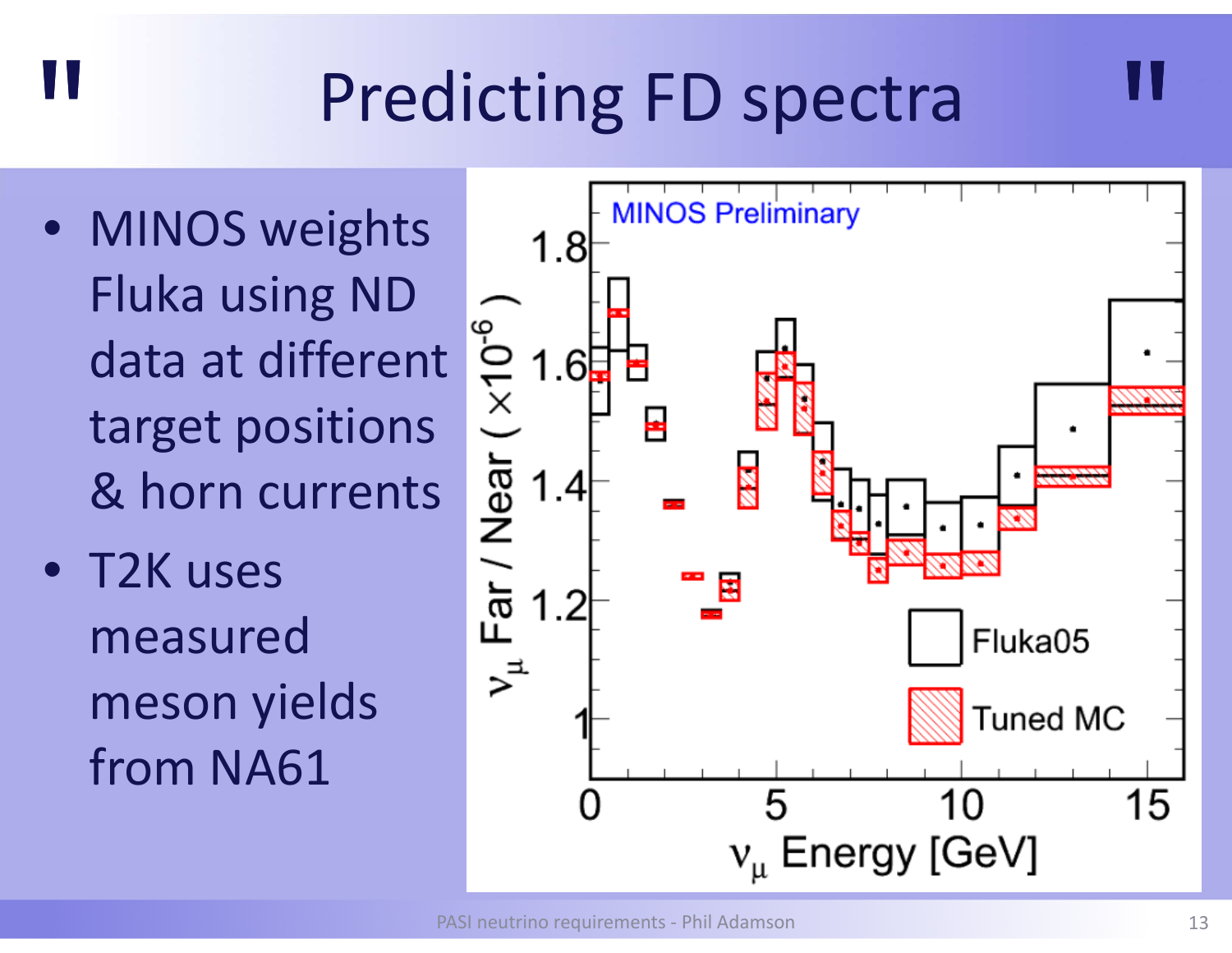### "

#### Il consumers non run prediction Constraints from FD prediction



- $\bullet$  What's in MC needs to match what's in the target hall
	- Alignment
	- Mass budget
	- Beam size
- NuMI requires horn 1, target aligned to 1mm, beam sigma known to better than 0.1mm.
	- For LBNE precision disappearance measurement, requirements should be the same (maybe <sup>a</sup> little tighter?)
	- This is less important for appearance
		- •• But need to understand backgrounds (beam  $v_e$ )
	- •• beam  $v_e$  extrapolate to FD differently (different parent kinematics)
- Need to optimize neutrino flux, but also need to know that that is what you have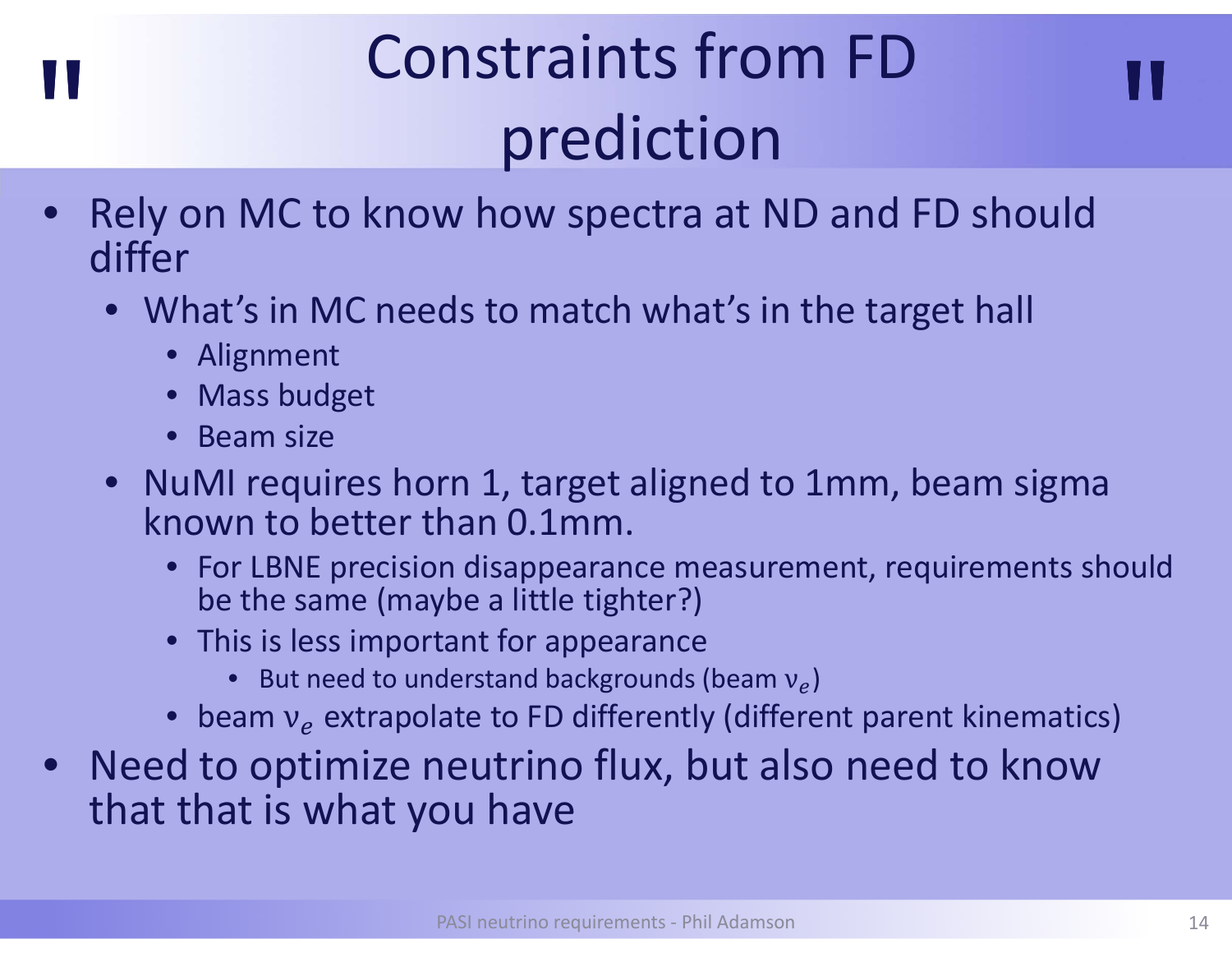# Target Alignment

• Proton beam scanned horizontally across target and protection baffle

•Also used to locate horns

"

•Hadron Monitor and the Muon Monitors used to find the edges

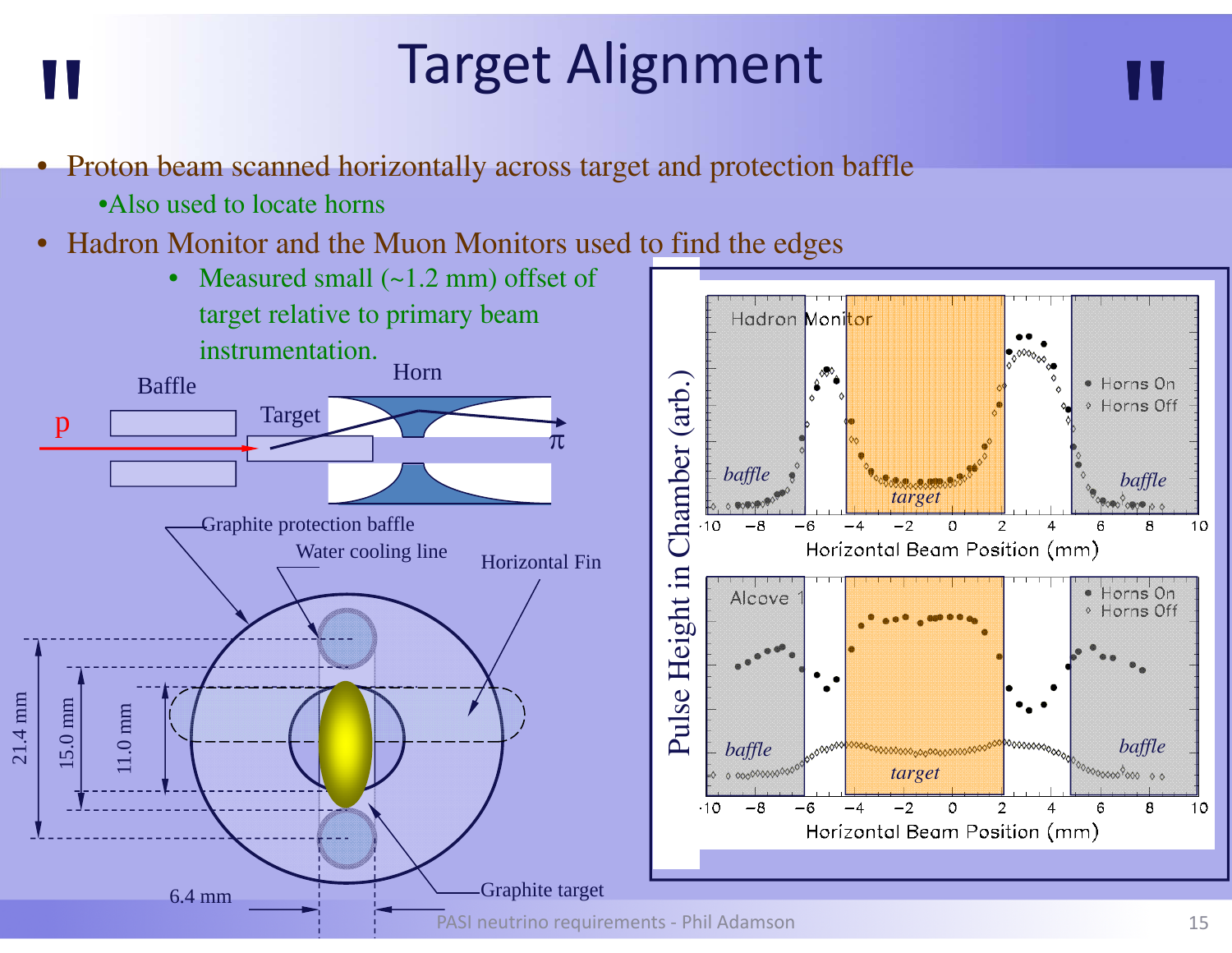# **Alignment**

- Need beam‐based alignment to be sure of what you've got
	- $\bullet$ NuMI target hall moves when shielding blocks are installed
	- Thermal motion

- Target, horns need features that can be located with beam scan
	- $\bullet$ Monitoring alignment whilst running would be great
	- Hylen thermometer for NOvA will it survive 2MW?
- Particle yields must be insensitive to natural variation in proton beam position
	- Machine dependent
	- NuMI has 100um RMS
- "Insensitive" is a function of the accuracy of the measurement
	- Issue for balls?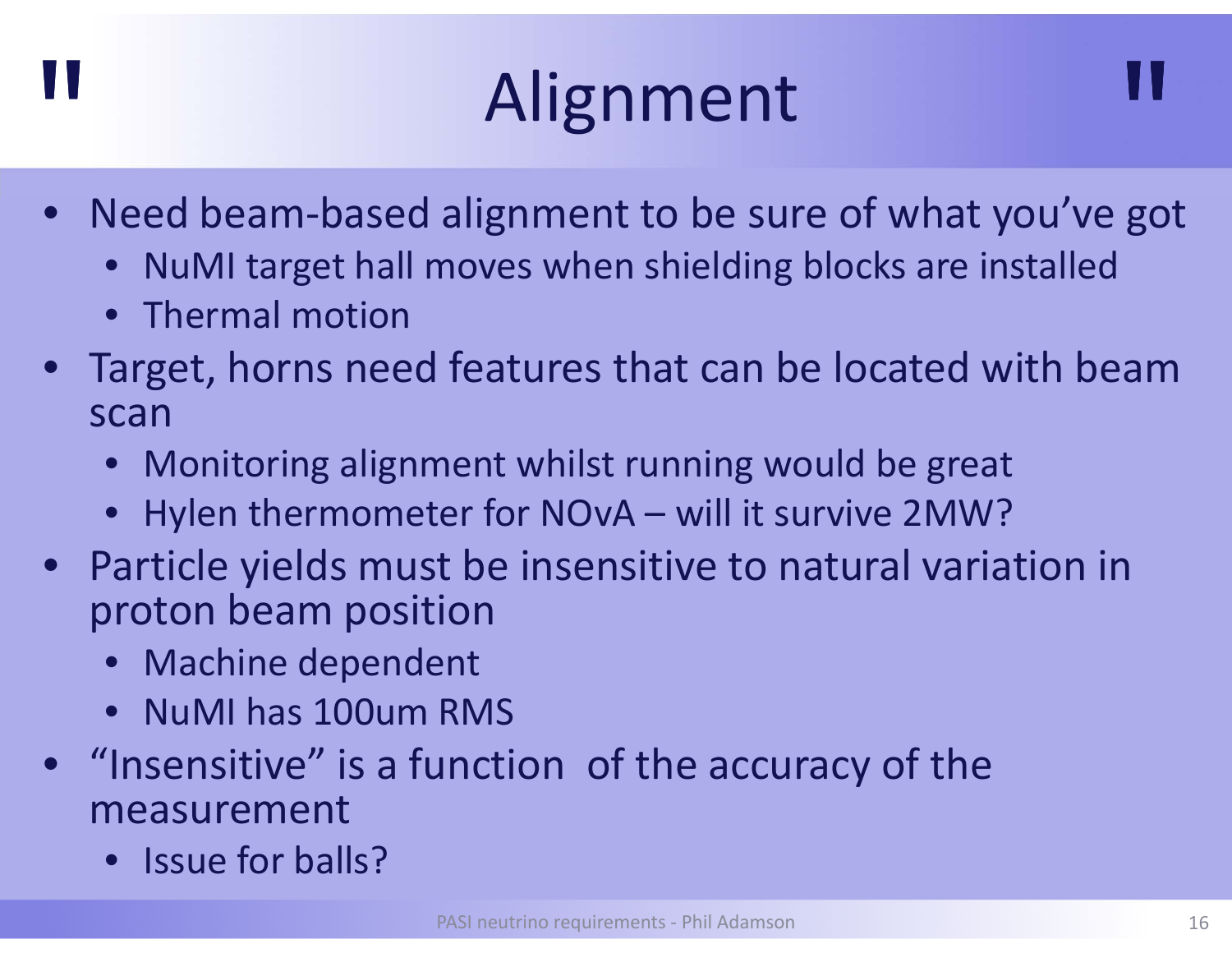# Proton beam alignment

- Need to know/measure beam sigma
	- Variations greater than 100um are bad
- NuMI has Ti SEM wires/foils
	- Won't work for 2MW
- Will carbon fibre survive?
- Electron beam?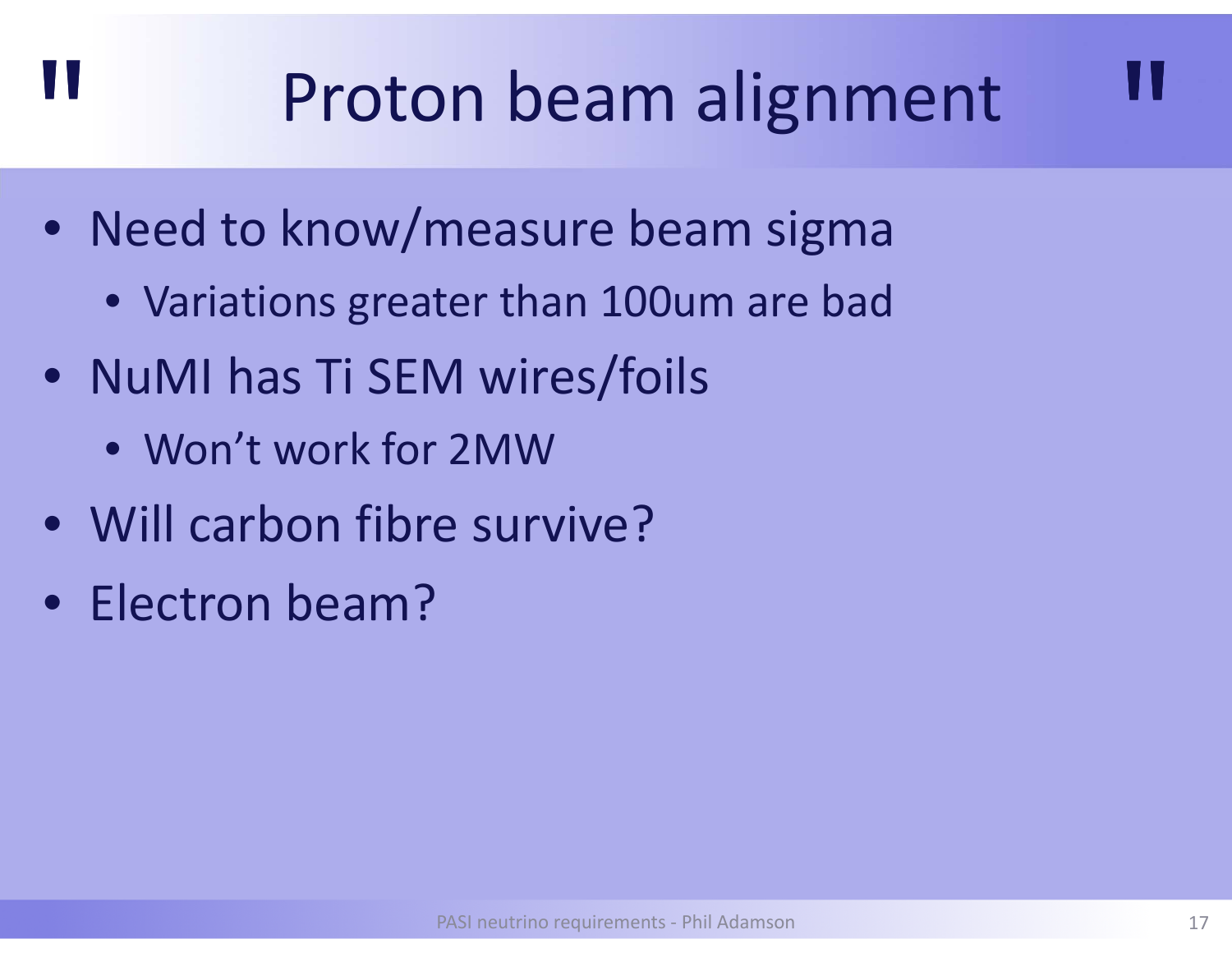# What's in your target?

• As mentioned, need target & horn model to extrapolate from near to far detector

- Target has to be the same from pulse to pulse
	- Different from pbar or muon production target, where you don't care too much exactly what comes out
	- For neutrino beam, the target is part of the physics of the experiment
	- Difficult to use liquid or powder target for this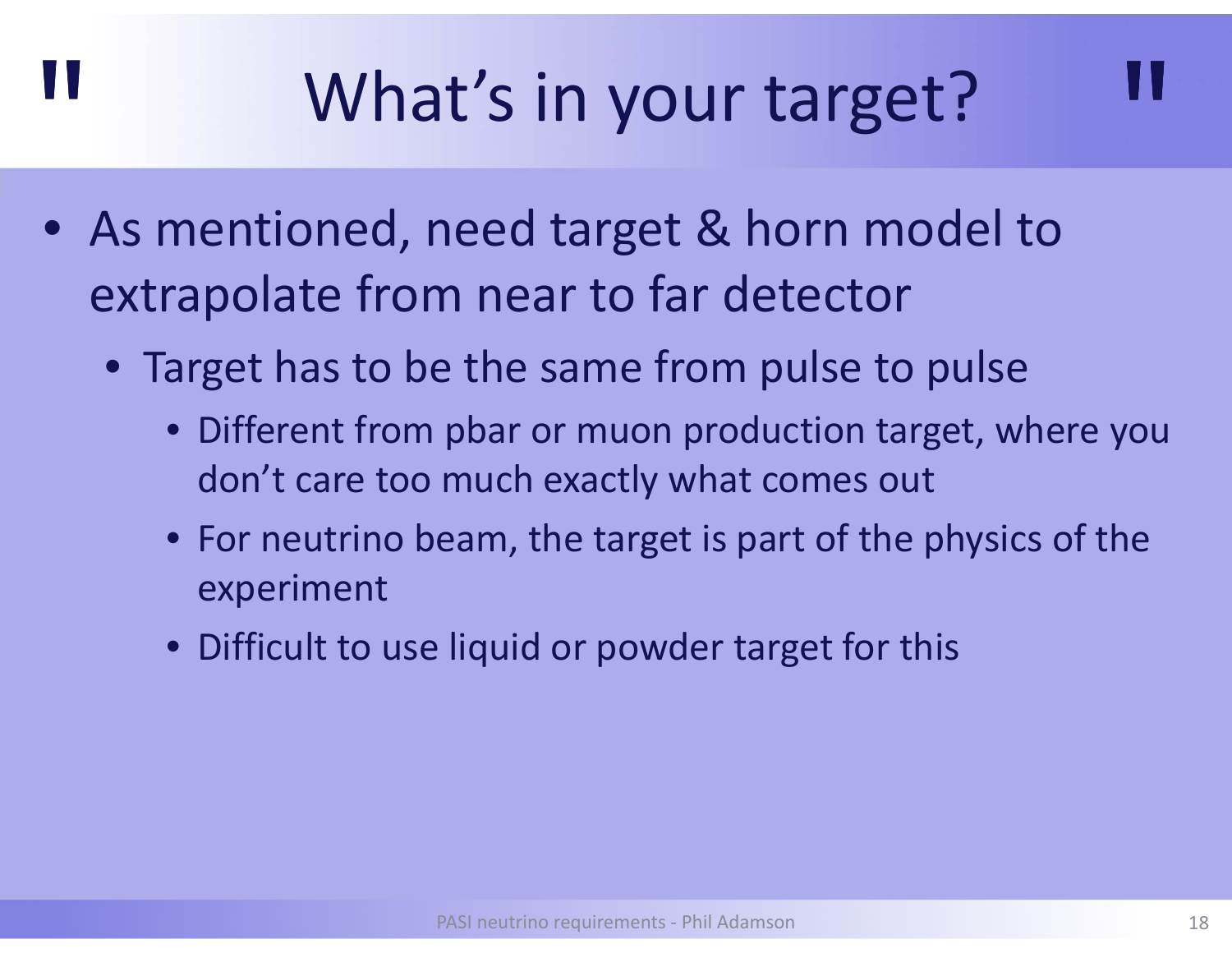NuMI 2<sup>nd</sup> target depletion ( ZXF-5Q amorphous graphite ) and NT-02 replaced when spectrum shift became too large. *NT‐02 replaced when spectrum shift became too large.*

"

Events per 1e16 POT

Gradual decrease in neutrino rate attributed to target radiation damage

Decrease as expected when decay pipe changed from vacuum to helium fill No change when horn 1 was replaced No change when horn 2 was replaced 22 **Near Detector** 20 **Run II Data** 18 **Run III Data** 16 14 **Slope+Step Fits**  $12$ 10 8 6 Each point in energy bin 4 represents  $\sim$  1 month running, 2 **MINOS Preliminary** time from 9/2006 0  $\overline{2}$ 3 5 4 6 7 Spectrum recovered when Reco  $E_v$  (GeV)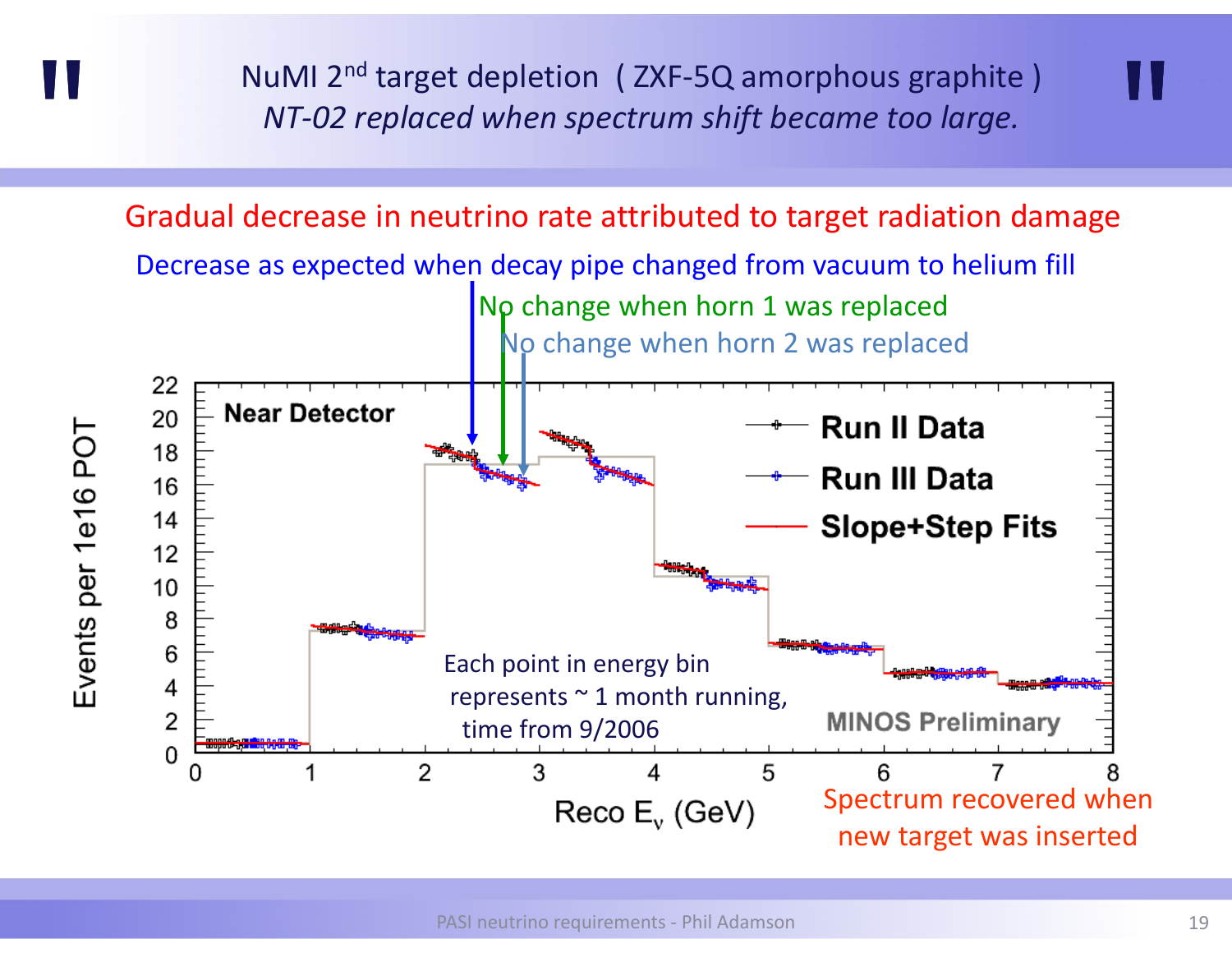# What's in your target?

- NuMI observed radiation damage to the graphite of target NT02 (change in neutrino yield)
- Effect modelled by removing target fins in MC at maximum dpa from MARS model
- NuMI coped with <sup>a</sup> loss of yield of 10% with <sup>a</sup> much better than 1% effect on Near ‐<sup>&</sup>gt; Far extrapolation
- Would prefer to replace <sup>a</sup> target before it got to that state
- Want muon monitor able to track this

"

• Don't wait to integrate enough neutrino events to see issue.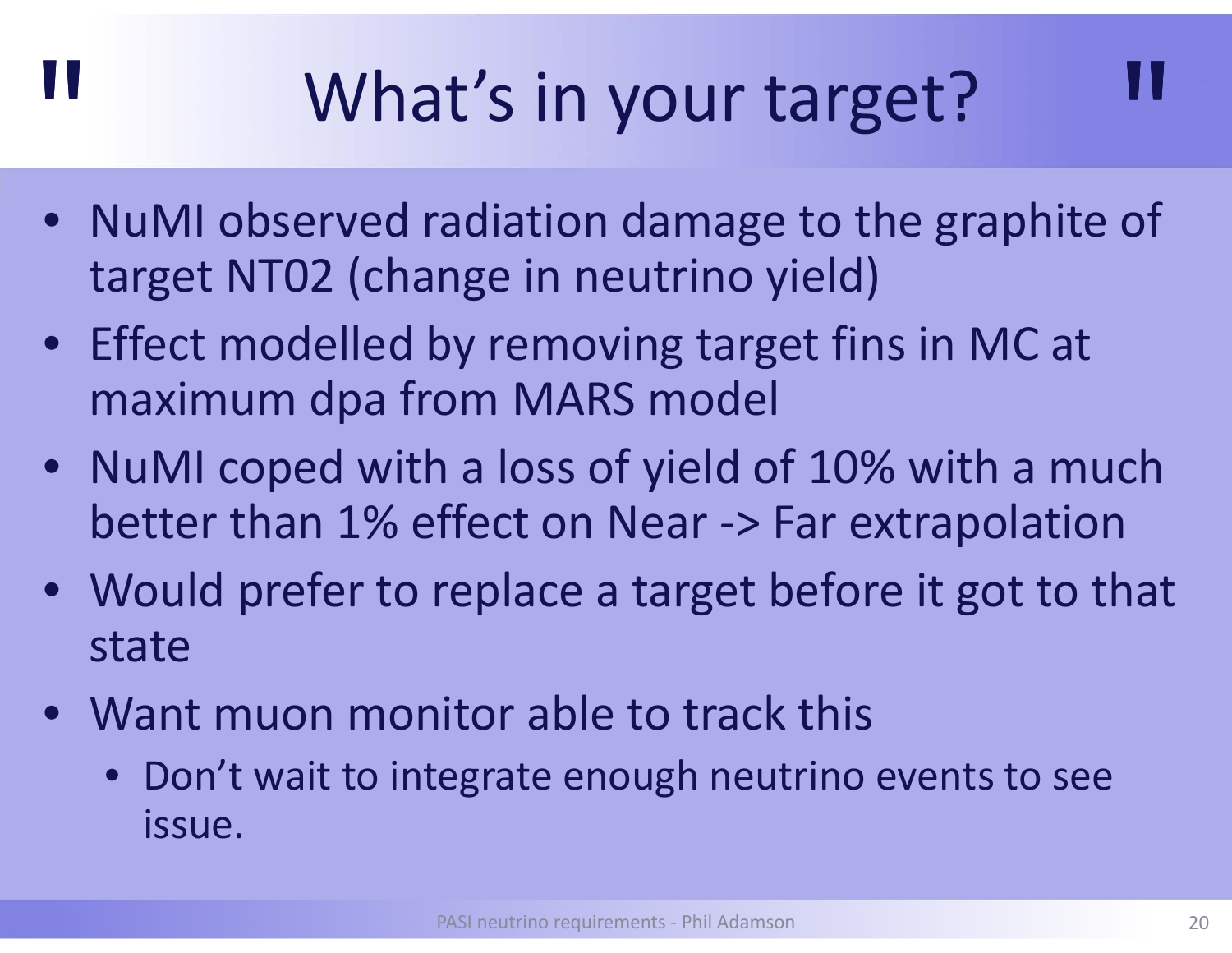#### Secondary beam monitoring

- Target hall is <sup>a</sup> hostile environment
	- Want multiple complementary beam monitors to distinguish between real effects and dying instrumentation
- Hadron monitor downstream of decay pipe
	- Survivability at 2MW?
- Muon monitors

- Muons and neutrinos come from same decays
	- Calibration, drifts, delta rays, …
- Temperature rise in absorber is <sup>a</sup> great independent measure
- This kind of monitoring feeds directly into experiment's systematic error budget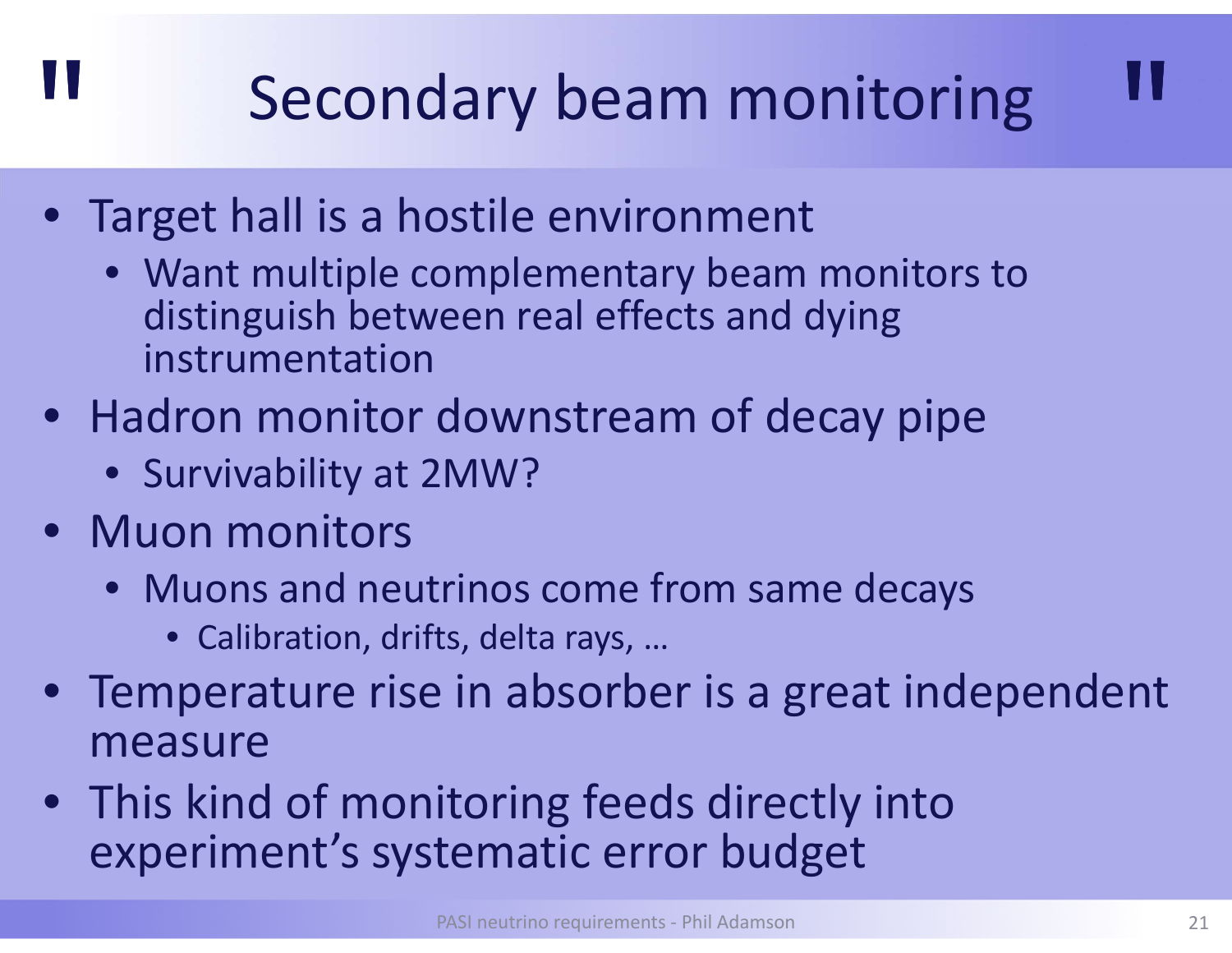# Project X / LBNE beam

- LBNE beam still comes from Main Injector
	- New RF system, but not much change
	- 53 MHz bunches

- Bunch length <sup>&</sup>lt; 2ns sigma
- 1.2s cycle time at 120 GeV
	- 0.75s at 60 GeV
- 1.6E14 protons per spill
	- 3.3E11 protons per bunch
	- Factor 4 increase over now
- 2.3 MW